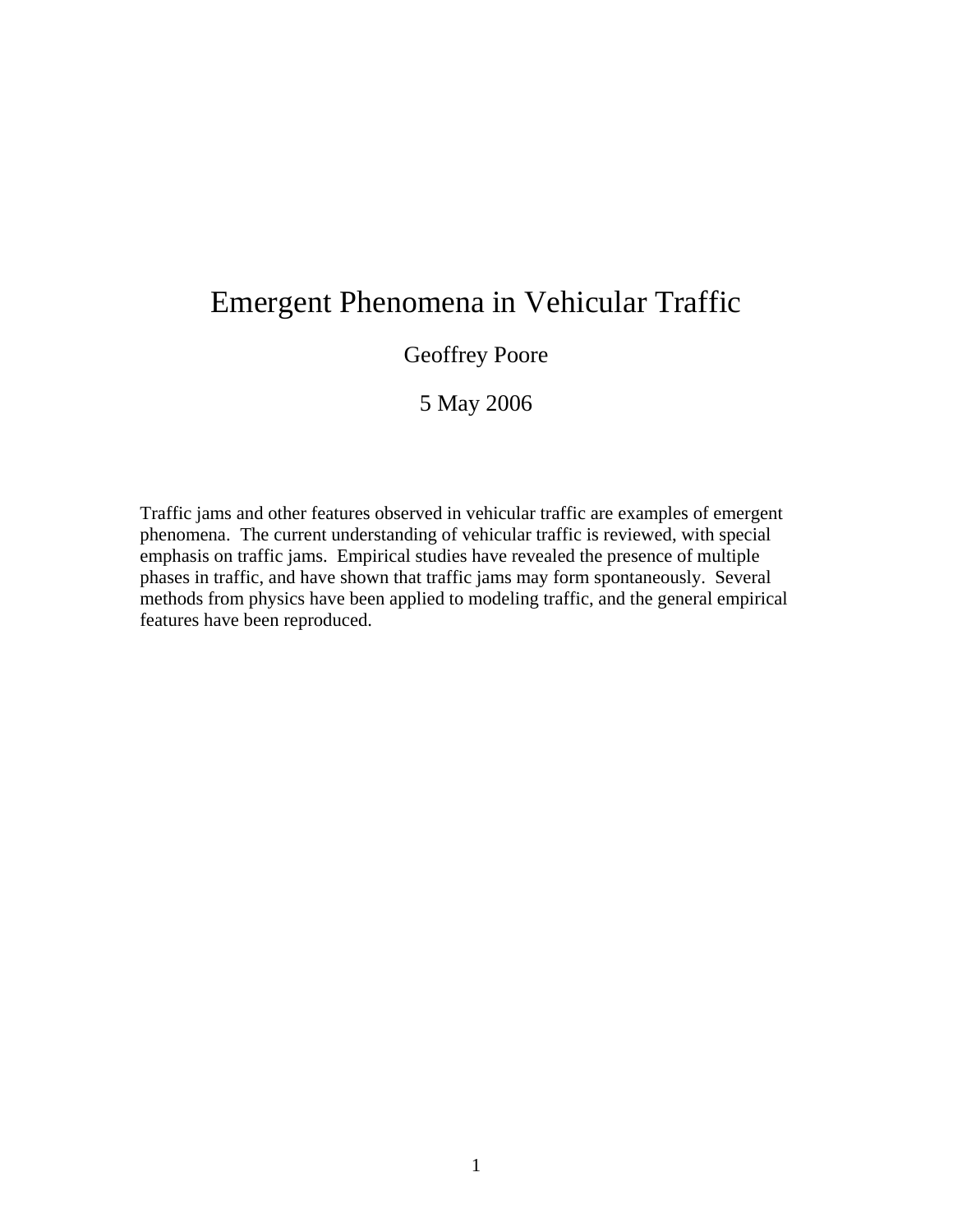# I. Introduction

Why study traffic? From an individual's perspective, anything about traffic that can be understood and controlled will be of great value. Between 1982 and 2001, the amount of time Americans spent in traffic increased by 236%. During the same time period, the length of rush hour doubled in many major cities, so that many commuters now spend almost a full workweek each year stuck in traffic [1]. This is not only an incredible cost in time, but also an increasingly great cost in actual money, as gas prices continue to climb [2].

Historically, the study of traffic paralleled the adoption of automobiles and the development of a highway system. In the 1930s, Bruce D. Greenshields of the Yale Bureau of Highway Traffic began to study models relating speed and density, and to investigate intersection efficiency. After World War II, increasing automobile use and an expanding highway system prompted increased traffic study [3]. In the 1950s, traffic volumes in excess of carrying capacities were already a problem [4], and this trend has continued, so that congestion is estimated to cost Americans over \$78 billion a year in fuel and time [1]. As a result, interest in understanding and controlling traffic has been persistent.

While some physicists contributed to the study of traffic before 1990, the majority of their contributions have been since the early 1990s. Once they began working on traffic, they produced a deluge of experiments, theories, and papers [4]. Vehicular traffic has been known to exhibit phases for some time, and these have been successfully modeled using physics methods [5].

Here, I shall try to present a general overview of traffic, as currently studied and understood by physicists. In Section II, I consider in some detail experimental techniques and what they have revealed about real traffic. In Section III, I summarize various attempts to model traffic and discuss their success.

# II. Empirical results

Comparison with empirical results is important in the study of traffic just as it is in other systems investigated by physicists. However, empirical study of traffic involves complications often not present in other systems. Controlled experiments are difficult or perhaps impossible to perform. In addition, there is the problem of human experimental subjects; under ordinary circumstances, experimentalists cannot simply go into the field and attempt to create a traffic jam. As a result, empirical methods are generally limited to passive observation [5].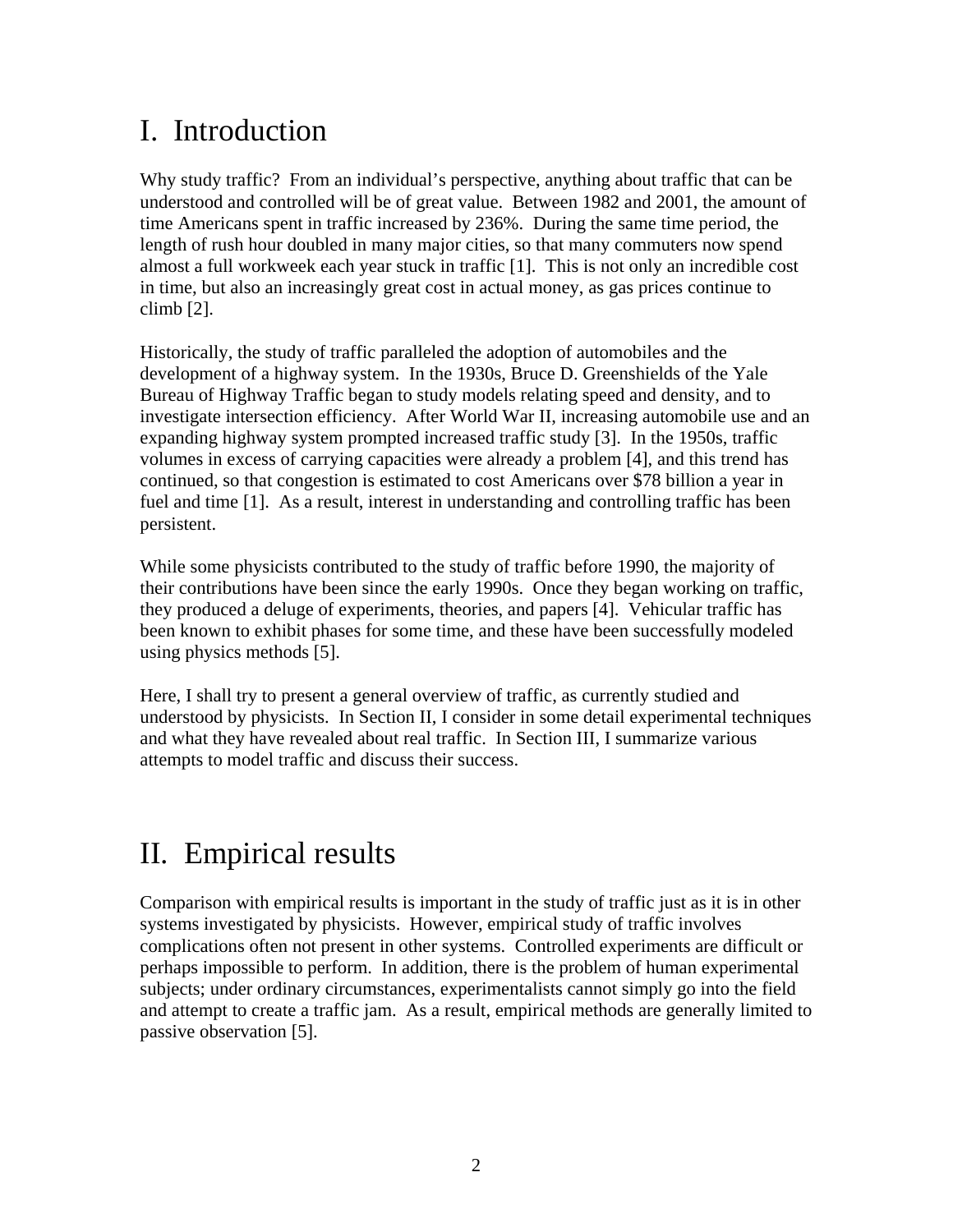A variety of observational techniques have been developed; these are considered in Section II.B. The empirical results are considered in Sections II.C and II.D. First, however, it is useful to briefly mention the parameters that should be measured.

## **A. Parameters**

A number of traffic parameters are potentially of interest. These include the following [6]:

- Rates of flow (vehicles per unit time);
- Speeds (distance per unit time);
- Travel time over a known length of road;
- Occupancy (percentage of time that a point on the road is occupied by vehicles);
- Density (vehicles per unit distance);
- Time headway between vehicles (time per vehicle);
- Spacing between vehicles (distance per vehicle); and
- Concentration (measured by density or occupancy).

Though these parameters are most frequently measured, this list is by no means inclusive. For example, in some situations driver reaction times or acceleration/deceleration rates may be of interest [7]. In addition, external parameters such as weather may be relevant [8].

### **B. Observational techniques**

A variety of observational techniques have been developed for studying traffic. These provide a specific context for mathematical definitions of the parameters described above.

Early traffic data collection relied on hand tallies or on pneumatic tubes placed across the road [6]. Today, data is collected with considerably more sophisticated methods. Photography or video recording can provide data for all vehicles along a stretch of road, allowing the tracking of many trajectories [4]. A more limited data set may be obtained by equipping some vehicles with measurement devices, such as differential GPS receivers [7]. However, most data are collected by detectors located along the road, primarily induction loops. Two closely spaced loops provide time and time difference measurements from which flow, velocity, and other quantities may be derived [5].

Since induction loops are so widely used, it is worth considering in greater detail how their data is analyzed and how some of the parameters mentioned above may be calculated, closely following the discussion in [4]. Consider first the case of a single induction loop, which can only measure the times at which a vehicle reaches and leaves it. Label vehicles with the index *n*, and define  $t_n^0$  and  $t_n^1$  as the times when the  $n^{\text{th}}$  vehicle reaches and leaves the detector, respectively. Then the time between vehicles, or *time headway* (gross or brutto time separation), is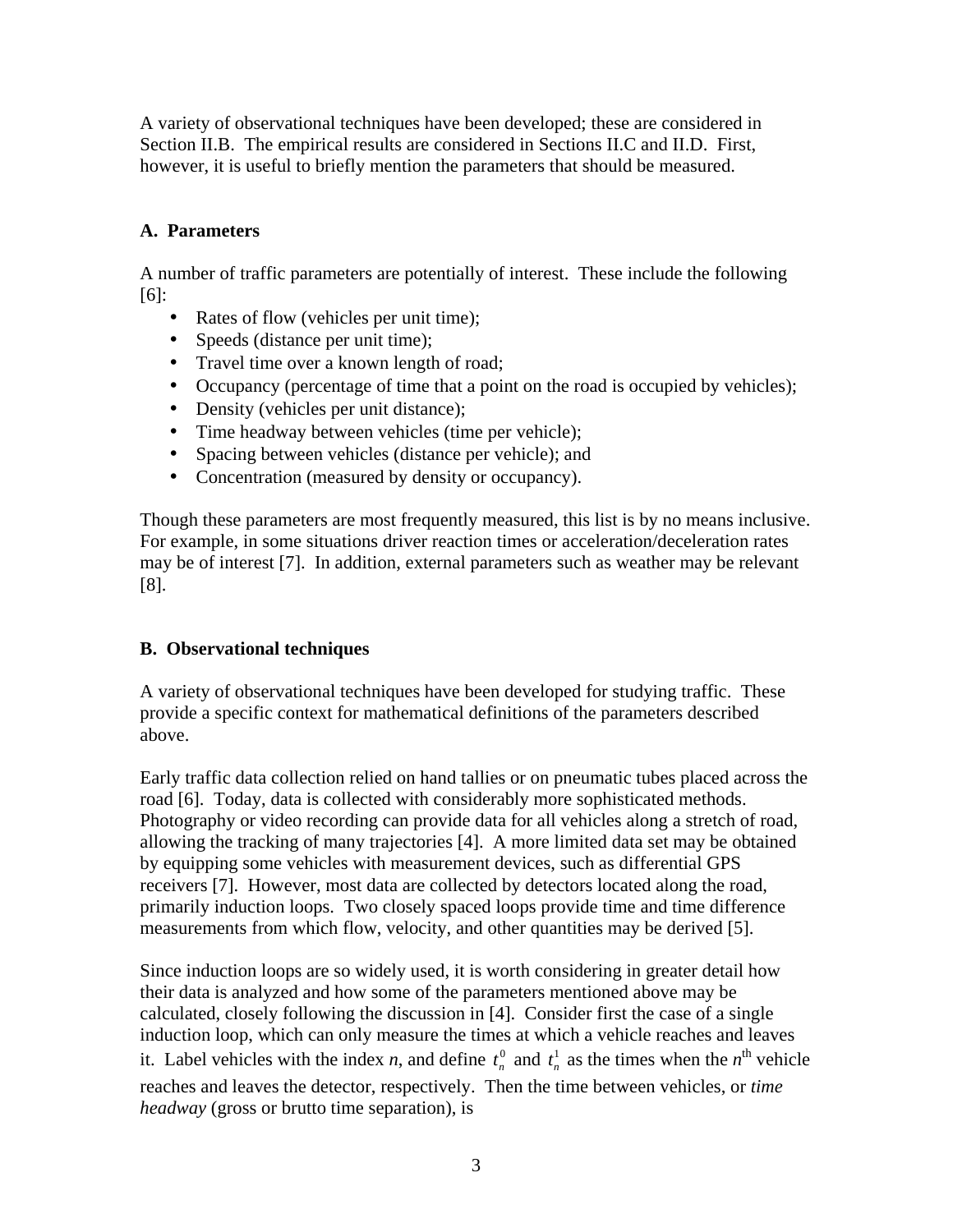$$
\Delta t_n^{00} = t_n^0 - t_{n-1}^0, \tag{1}
$$

while the time between vehicle *n*−*1* leaving and *n* arriving, or *time clearance* (netto time separation), is

$$
\Delta t_n^{01} = t_n^0 - t_{n-1}^1 \,. \tag{2}
$$

If ∆*N* vehicles cross the detector during a time interval ∆*T*, then the *occupancy* (ratio of time that a point is occupied by vehicles) is

$$
O(x,t) = \sum_{n} (t_n^1 - t_n^0) / \Delta T,
$$
\n(3)

while the vehicle flow during this time is

$$
Q(x,t) = \Delta N / \Delta T \tag{4}
$$

When a second loop is added near the first, vehicle velocities  $v_n$  and lengths  $l_n$  may be estimated, using the approximation that velocity is constant between the loops. This allows the calculation of the distance from the front of one vehicle to the front of the next, or *headway* (brutto distance),

$$
d_n^{00} = v_n \Delta t_n^{00} \tag{5}
$$

as well as the distance between vehicles, or *clearance* (netto distance),

$$
d_n^{01} = d_n^{00} - l_{n-1} = v_n \Delta t_n^{01}.
$$
 (6)

Knowing the  $v_n$  also makes possible the calculation of the average velocity

$$
V(x,t) = \langle v_n \rangle = \sum_{n=1}^{\Delta N} v_n / \Delta N \,. \tag{7}
$$

This in turn allows the calculation of the vehicle density, for example,

$$
\rho(x,t) = Q(x,t)/V(x,t),\tag{8}
$$

among other methods. It is important to note that calculating the density from induction loop data may introduce errors unless care is taken. *Q* averages over time at one loop, but  $\rho$  should be an average over space; spatial and temporal averages are being mixed. Thus, some have preferred to calculate  $\rho$  with equations that give greater weight to small velocities, rather than using equations such as (8).

#### **C. General empirical results: the fundamental diagram**

Functional relations between vehicle flow *Q*, average velocity *V*, vehicle density ρ, and occupancy *O* have been measured since the beginning of traffic study. The relation between vehicle flow and density has been the most important, so that the plot of flow and density is know as the fundamental diagram [4].

A typical fundamental diagram is reproduced in Figure 1, below (note that this figure uses *J*, rather than *Q*, for flow). Three phases of traffic flow are generally distinguished in the diagram: (1) *free flow*, the almost linear relation beginning at the origin and labeled *F*; (2) *synchronized flow*, the leftward part of the area labeled *J*; and, (3) *wide moving jams*, the rightward part of the area labeled *J* [5]. However, it is important to note that there is still debate regarding the exact nature of traffic at higher densities in region *J* [8].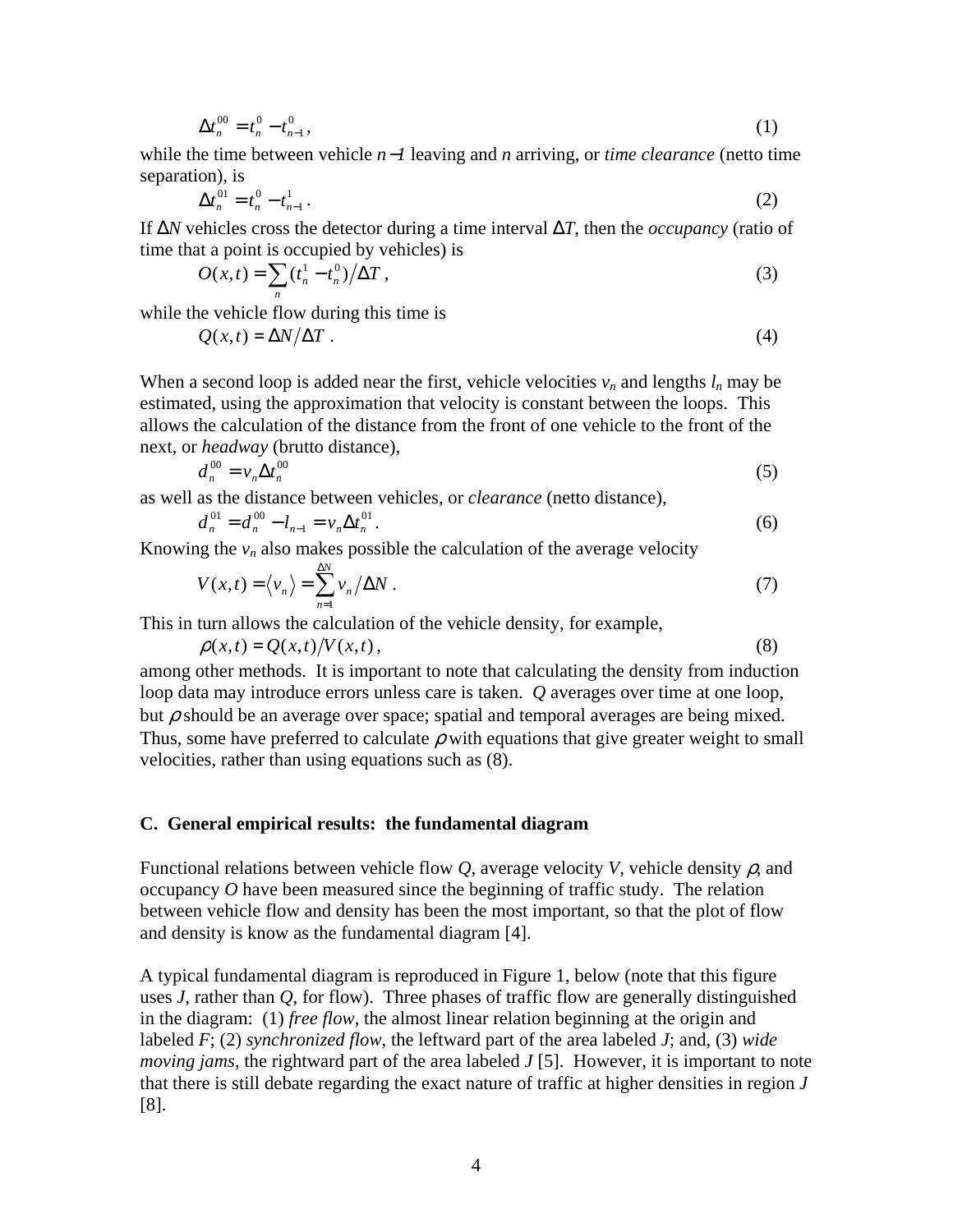

**Figure 1.** Left: Schematical form of the fundamental diagram. *F* denotes the free flow branch and line *J* is determined by the properties of wide moving jams. Right: Empirical fundamental diagram. One can clearly distinguish the three phases. The differences to the schematical form are mainly due to the use of local measurements for the determination of the empirical fundamental diagram (from [5]).

In the free flow phase, labeled by *F* in the figure, the density is low enough that vehicle interactions are negligible. Each vehicle can travel with its desired velocity, so flow increases linearly with density. Note that for flow greater than *J*out, the flow is not uniquely determined by density [5].

All states that are not free flow states are known as *congested* states. Two congested phases have been observed. The wide moving jam phase, the rightward end of the shaded area *J* in the figure, is characterized by a sequence of wide jams (wide jams are those in which the width of the jam is much greater than the widths of the fronts, the zones at the edges of the jam where speeds change rapidly). Within the jams, density is high while velocity and flow are very low. The jams move upstream (against traffic) with a characteristic velocity  $v_{\text{jam}}$ , which has been measured to be ~15km/h (~9mi/h), and their outflow is independent of their inflow. They can travel through free flow and synchronized flow without being disturbed. Density is difficult to determine for the reasons mentioned previously, so that it is underestimated (this is why, in the right side of the figure, the moving jam phase is almost a flat line) [5].

The synchronized flow phase, the leftward end of the shaded area *J* in the figure, is characterized by congested traffic that is not composed of wide jams. The average velocity is much lower than in free flow, but the flow is larger than in wide jams. There is no functional flow-density relation; as may be seen in Figure 1, the data points are scattered over a wide region. The time series for lanes are highly correlated for synchronized flow [5].

The three phases are not only distinguished by the fundamental diagram. They may also be differentiated using a correlation function. The cross-correlation function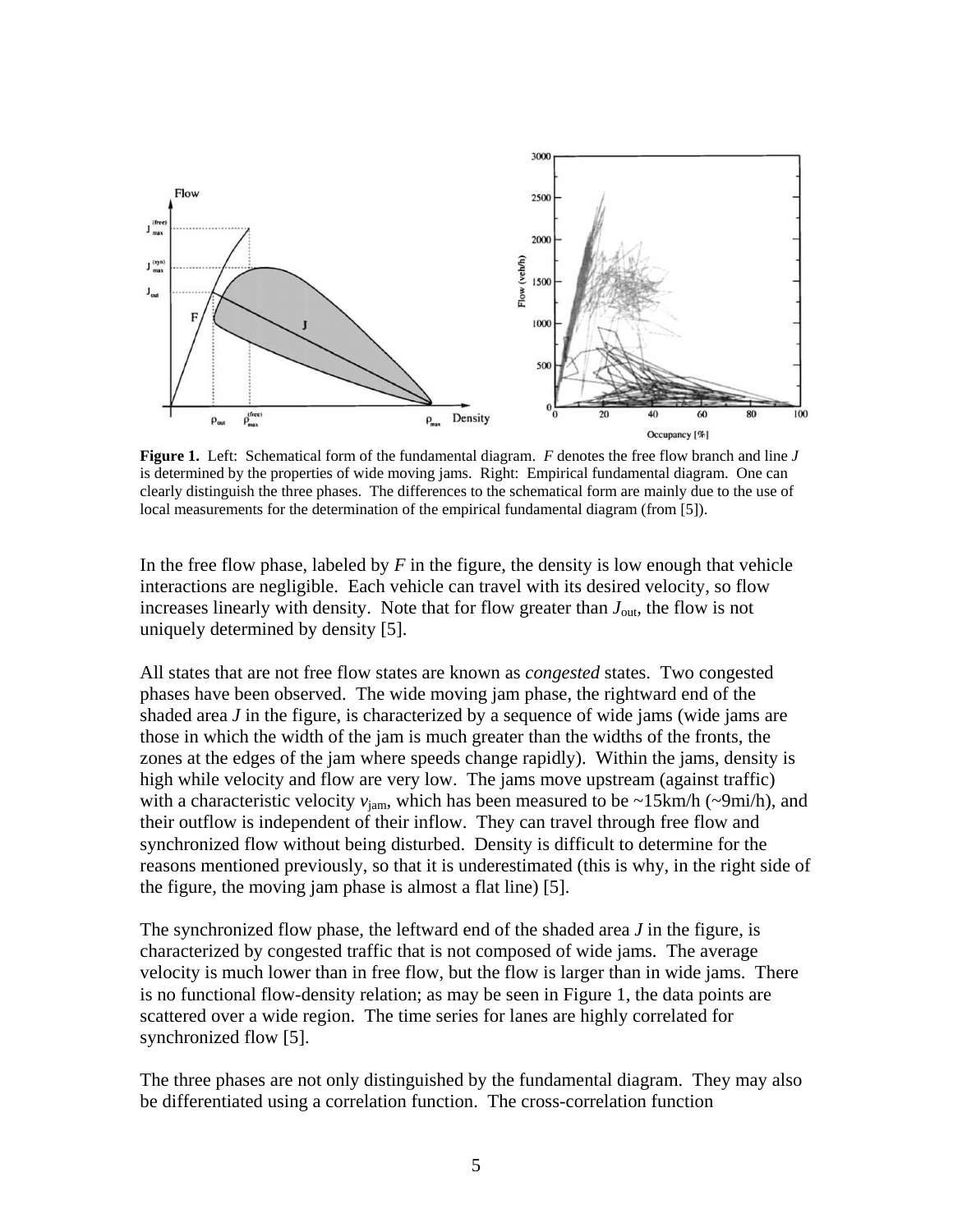$$
cc_{\rho,Q}(\tau) = \frac{\langle \rho(t)Q(t+\tau) \rangle - \langle \rho(t) \rangle \langle Q(t+\tau) \rangle}{\sqrt{\langle \rho^2(t) \rangle - \langle \rho(t) \rangle^2} \sqrt{\langle Q^2(t+\tau) \rangle - \langle Q(t+\tau) \rangle^2}}
$$
(9)

measures the dependence of the flow *Q* at time  $t+\tau$  on the value of the density  $\rho$  at time *t*. In free flow,  $cc_{\rho,0}(\tau) \approx 1$ , meaning that the flow strongly depends on previous densities. In synchronized flow,  $cc_{\rho,Q}(\tau) \approx 0$ , so flow and density are essentially independent, as described previously [5].

#### **D. The origin and evolution of jams**

Several causes of traffic jam formation have been discovered. One interesting result is that jams may form spontaneously due to fluctuations.

Most traffic jams are caused by bottlenecks, such as on- and off-ramps or merging lanes, that locally reduce carrying capacity. This results in the formation of jams upstream, while a free-flow region usually persists downstream. An example of the effects of onand off-ramps on the speed vs. flow diagram is shown below in Figure 2. In the absence of ramps (location C in the figure), the speed is essentially constant over a range of flows. In the presence of merging traffic (location A), speed decreases dramatically beyond a certain flow, almost in the manner of a step function. Between the on-ramp and the offramp (location B), the speed is higher at large flows than it was upstream, but it is still less than it would have been in the absence of ramps. By locally increasing flow, the ramps have effectively reduced capacity (i.e., less of the overall capacity, which is constant, is available to traffic passing from A to C) [8].



**Figure 2.** Experimental flow-speed diagrams near on- and off-ramps of a three lane highway. The upper part of the figure shows the empirical results. Each dot represents a five-minute average of the local measurement. The lines serve merely as guide to the eyes. The lower part of the figure shows the location of the detectors (from [9]).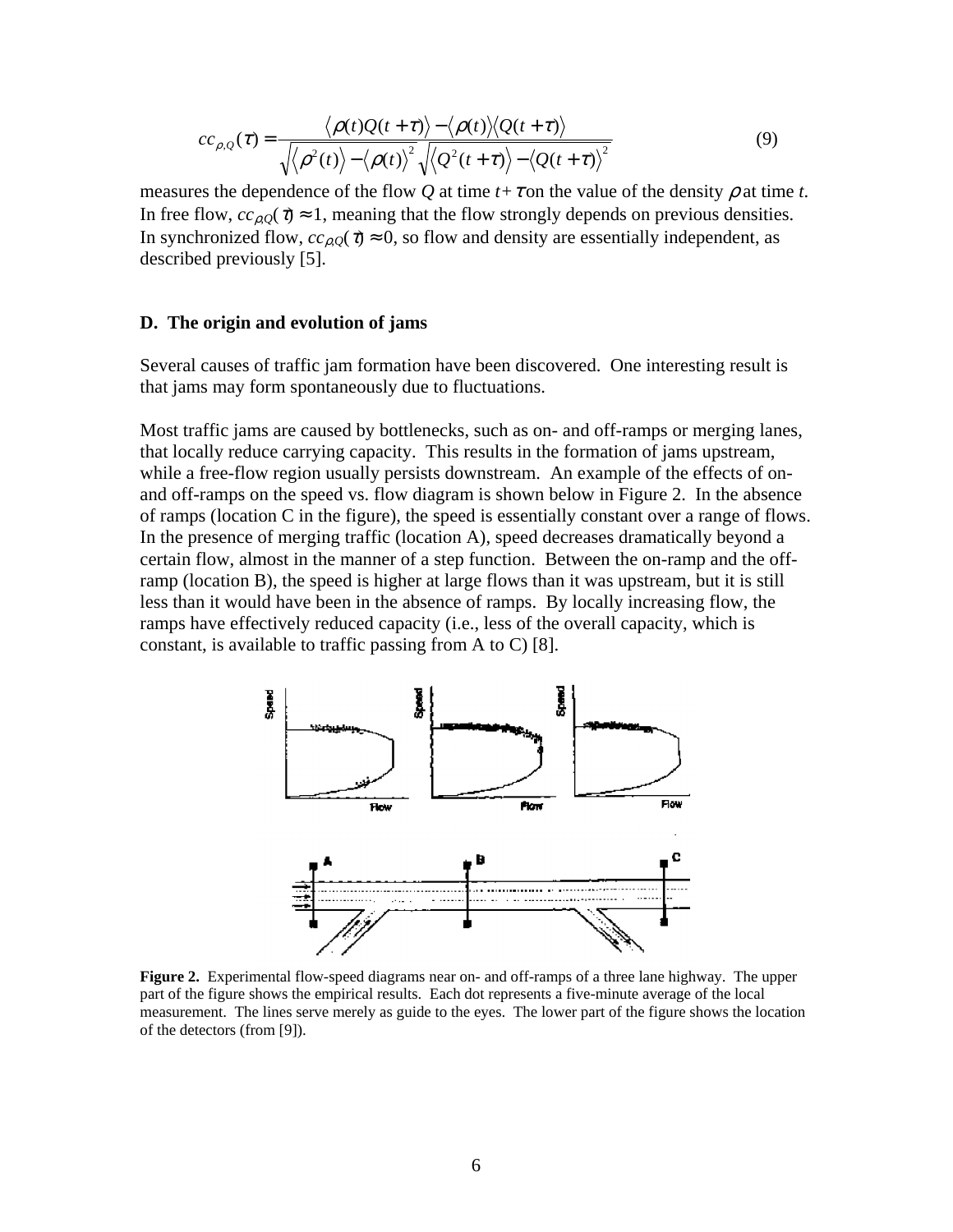Other obstructions, not related to the form of the road, are an additional cause of jams. For example, traffic accidents may locally reduce carrying capacity. In effect, these create artificial bottlenecks [8].

Jams may also form under high traffic densities for no apparent reason. These jams, known as *phantom jams*, are the result of spontaneous fluctuations in the flow. An example is shown in Figure 3. Each line in the figure represents the trajectory of a single vehicle in the *x*-*t* plane. At the bottom left and the top right, the trajectories are roughly linear and the vehicles are well separated. However, in the central region, there is a curve in the trajectories where a jam spontaneously forms. Since the slope of the jammed region is negative, it is moving upstream. After moving upstream for a distance, the jam spontaneously disappears, just as it formed [8].



Figure 3. Emergence of a "phantom traffic jam." The depicted vehicle trajectories were obtained by Treiterer and Myers (1974) by aerial photography (reproduction after Leutzbach, 1988). Broken lines are due to lane changes. While the slopes of the trajectories reflect individual vehicle velocities, their density represents the spatial vehicle density. Correspondingly, the figure shows the formation of a "phantom traffic jam," which stops vehicles temporarily. Note that the downstream jam front propagates upstream with constant velocity (from [4]).

## III. Theories of traffic

Theoretical models of traffic fall into numerous categories. Here, I shall discuss four: hydrodynamics models, kinetic models, car-following models, and cellular automata models. Each takes methods from physics and applies them to traffic, but with widely varying results.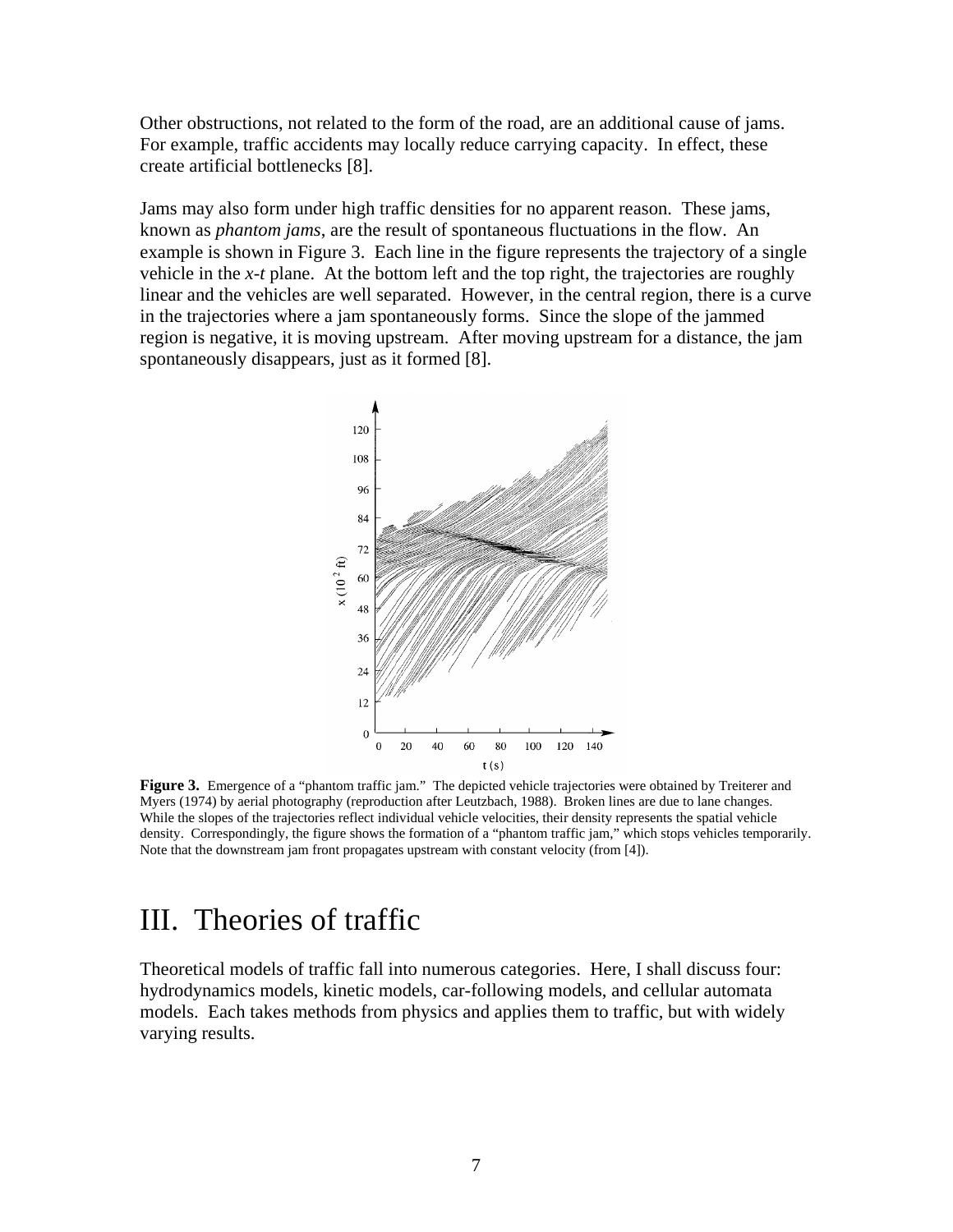#### **A. Hydrodynamic models**

Hydrodynamic models are macroscopic models that treat traffic as a compressible fluid. Individual vehicles are not present in the description; rather, a continuous density function  $\rho(x,t)$  and flow function  $Q(x,t)$  are used. In the absence of ramps (i.e., sources and sinks), these functions are related by the conservation equation

$$
\frac{\partial \rho}{\partial t} + \frac{\partial Q}{\partial x} = 0.
$$
 (10)

Since this is a single equation for two unknown functions, additional information is needed. A simple solution is to assume that the flow is a function only of density,  $Q(x,t)=Q(\rho(x,t))$ . This leads to wave solutions that are stable and cannot describe spontaneous jam formation [5].

In more sophisticated approaches, a Navier-Stokes equation may be used for the velocity, of the form

$$
\frac{\partial v(x,t)}{\partial t} + v \frac{\partial v(x,t)}{\partial x} = -\frac{1}{\rho} \frac{\partial P(x,t)}{\partial x} + v(\rho) \frac{\partial^2 v(x,t)}{\partial x^2} + \frac{v_e(\rho) - v(x,t)}{\tau(\rho)}.
$$
(11)

 $P(x,t)$  is the traffic pressure, related to the velocity variance;  $v(\rho)$  is a viscosity term which reduces spatial inhomogeneity;  $v_e(\rho)$  is an equilibrium velocity, toward which the velocity  $v(x,t)$  relaxes; and  $\tau(\rho)$  is a relaxation time. In its more sophisticated forms, the hydrodynamic approach succeeds in producing unstable and metastable traffic states [5].

#### **B. Kinetic models**

Kinetic models are microscopic models that treat traffic as a gas of interacting particles (vehicles). They have their origin in the kinetic theory of gases. In the kinetic theory of gases, a distribution function  $f(\mathbf{r}, \mathbf{p}; t) d^3 \mathbf{r} d^3 \mathbf{p}$  describes the number of particles at time *t* in a volume  $d^3$ **r** about **r** with momentum  $d^3$ **p** about **p**. The time evolution of f is governed by the Boltzmann equation,

$$
\left[\frac{\partial f}{\partial t} + \frac{\mathbf{p}}{m} \cdot \nabla_{\mathbf{r}} + \mathbf{F} \cdot \nabla_{\mathbf{p}}\right] f(\mathbf{r}, \mathbf{p}; t) = \left(\frac{\partial f}{\partial t}\right)_{collision},
$$
\n(12)

where **F** is the external force and the partial time derivative on the right side represents the rate of change of *f* due to particle collisions. In kinetic models of traffic,  $f(\mathbf{r}, \mathbf{p}; t) d^3 \mathbf{r} d^3 \mathbf{p}$  is replaced by  $f(x, y; t)$ , describing the number of vehicles at time *t* in a length *dx* about *x* with velocity *dv* about *v*. An additional distribution,  $f_{des}(x, v)$ , is introduced to describe the distribution that drivers desire to achieve. In the version developed by Prigogine and coworkers, the analogue of the Boltzmann equation was of the form

$$
\frac{\partial f}{\partial t} + v \frac{\partial f}{\partial x} = \left(\frac{\partial f}{\partial t}\right)_{\text{rel}} + \left(\frac{\partial f}{\partial t}\right)_{\text{int}},
$$
\n(13)

in which the first term on the right describes relaxation of  $f$  toward  $f_{\text{des}}$  in the absence of vehicle interactions (analogous to the collision term of the Boltzmann equation) and the second term accounts for changes in *f* due to interactions (analogous to the force term).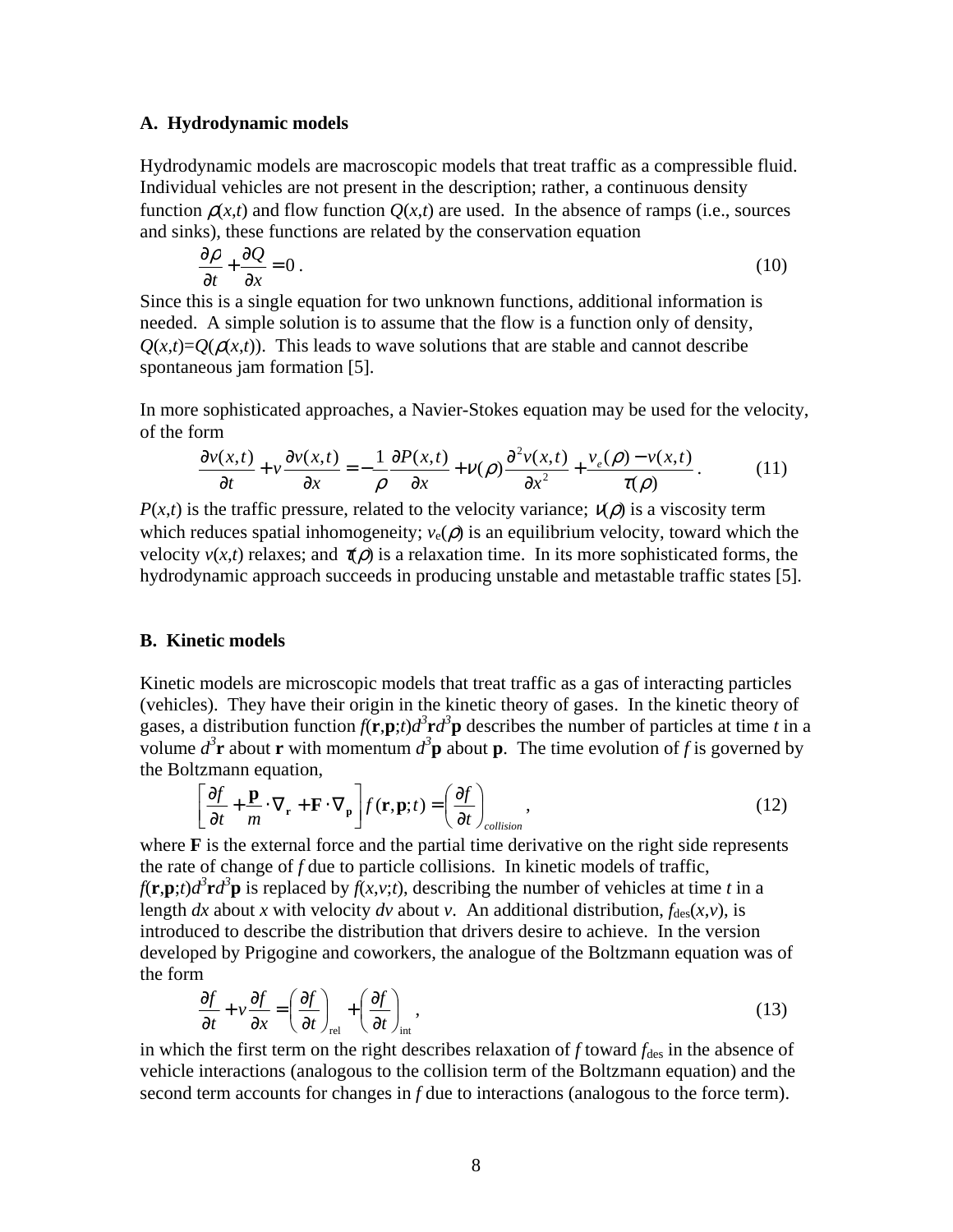Difficulties arise when an explicit form of the equation is derived. Simplifying assumptions can produce unphysical results, while more complex treatments are difficult to solve. There are several additional difficulties: in dense traffic, vehicle size should be taken into account; all vehicles should not be assumed to be of the same type; and lanechanging is not accounted for. As a result of these and other problems, kinetic models have had limited success [8].

#### **C. Car-following models**

Car-following models assign an equation of motion to each vehicle. This equation is analogous to the Newton's equation of an individual particle in a classical system of interacting particles. A vehicle is modeled as responding to the stimuli of the surrounding traffic by accelerations and decelerations. In the earliest and simplest models, the difference in velocities between the  $n^{\text{th}}$  and  $(n+1)^{\text{th}}$  vehicle was assumed to be the only stimulus for the  $n<sup>th</sup>$  vehicle, leading to the equation of motion

$$
\ddot{x}_n(t) = \frac{1}{\tau} (\dot{x}_{n+1}(t) - \dot{x}_n(t)),
$$
\n(14)

where  $\tau$  sets the time scale. Such models are easily adapted to take into account such factors as delayed driver reaction (e.g.,  $\ddot{x}_n(t)$  goes to  $\ddot{x}_n(t+T)$ ), nonlinear response to stimuli (nonlinear  $\dot{x}$  terms), and response to multiple vehicles ahead (e.g.,  $\dot{x}_{n+2}(t)$  terms). The weakness of car following models is that, in forms complex enough to be realistic, they involve several phenomenological parameters that must be calibrated. In addition, they assume that the vagaries of driver behavior can be approximated, at least on average, by a manageable continuous function [8].

#### **D. Cellular automata models**

Cellular automata models are discrete in space, time, and velocity, and are thus ideal for computational work. Space is generally discretized so that a cell is occupied by one vehicle at most. Time evolution follows a set of simple rules containing stochastic elements [5].

One simple CA model that can reproduce many of the observed features of traffic is the Nagel-Schreckenberg (NaSch) model. The state of a vehicle *n* is characterized by a position  $x_n$  and a velocity  $v_n \in \{0, 1, 2, \ldots, v_{\text{max}}\}$ . The gap between the  $n^{\text{th}}$  vehicle and the vehicle in front of it is  $d_n = x_{n+1} - x_n$ . At each timestep, the arrangement of vehicles on the space lattice is updated in parallel according to four steps:

- 1. Acceleration: If  $v_n < v_{\text{max}}$ ,  $v_n \rightarrow \min(v_n + 1, v_{\text{max}})$ .
- 2. Deceleration due to other cars: If  $d_n \le v_n$ ,  $v_n \to \min(v_n, d_n 1)$ .
- 3. Randomization: If  $v_n > 0$ ,  $v_n \to \max(v_n 1, 0)$  with probability p.
- 4. Vehicle movement:  $x_n \rightarrow x_n + v_n$ .

Step 1 models the desire of drivers to drive fast; Step 2 prevents collisions; Step 3 accounts for natural fluctuations, as well as introducing an asymmetry between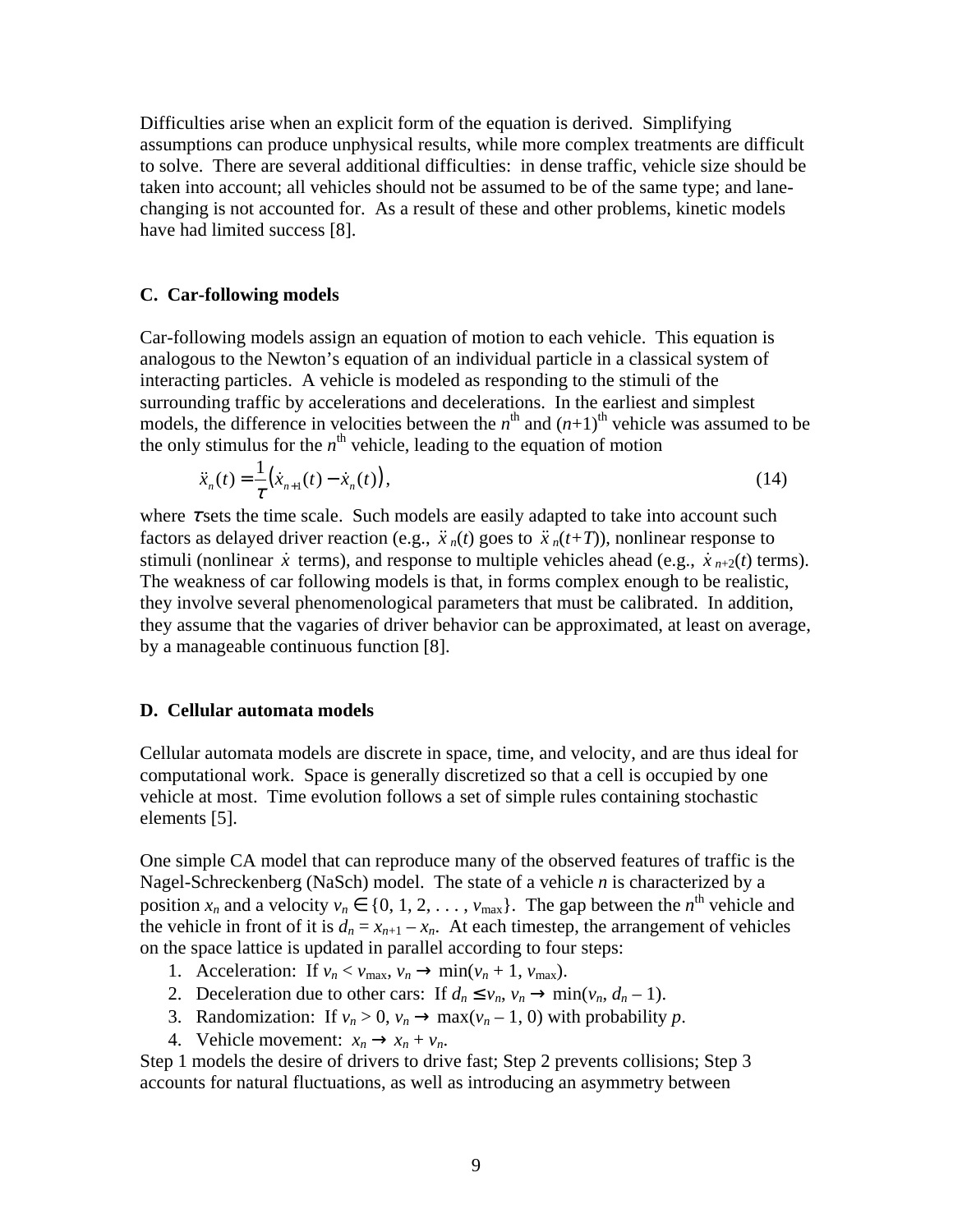acceleration and deceleration; and Step 4 moves the vehicle with the speed determined in the previous three steps [5].

Even this very simple model produces a fundamental diagram with a free flow branch and a congested branch. Though the NaSch diagram lacks some details of the empirical diagram, refinements can reproduce the entire diagram. These include making the probability in Step 3 velocity dependent and adding anticipation of velocity, time-delayed acceleration, and more refined braking. When these refinements are made, CA models can reproduce all three traffic phases, as well as agreeing with empirical single-vehicle data in all phases. In addition, they can reproduce the observed coexistence of phases [5].

The NaSch model also exhibits spontaneous jam formation, as shown in Figure 4. Spontaneous jam formation may be understood as an avalanche of overreactions by the drivers; this result is made possible by Step 3 [5].



**Figure 4.** Trajectories of single cars showing spontaneous jam formation. Left: Empirical data; Right: Computer simulation using the NaSch model. Each number  $0, 1, \ldots, v_{\text{max}} = 5$  gives the velocity of the corresponding car (from [5]).

# IV. Conclusion

Empirical studies of traffic have revealed the presence of multiple phases, and have shown that traffic jams may form spontaneously. Several methods from physics have been applied to modeling traffic, with varied success. The most successful approach seems to be cellular automata, which has reproduced all general empirical features.

While models have successfully reproduced the general empirical features, much remains to be done as additional refinements are made which more accurately reflect the behavior of real drivers and real vehicles.